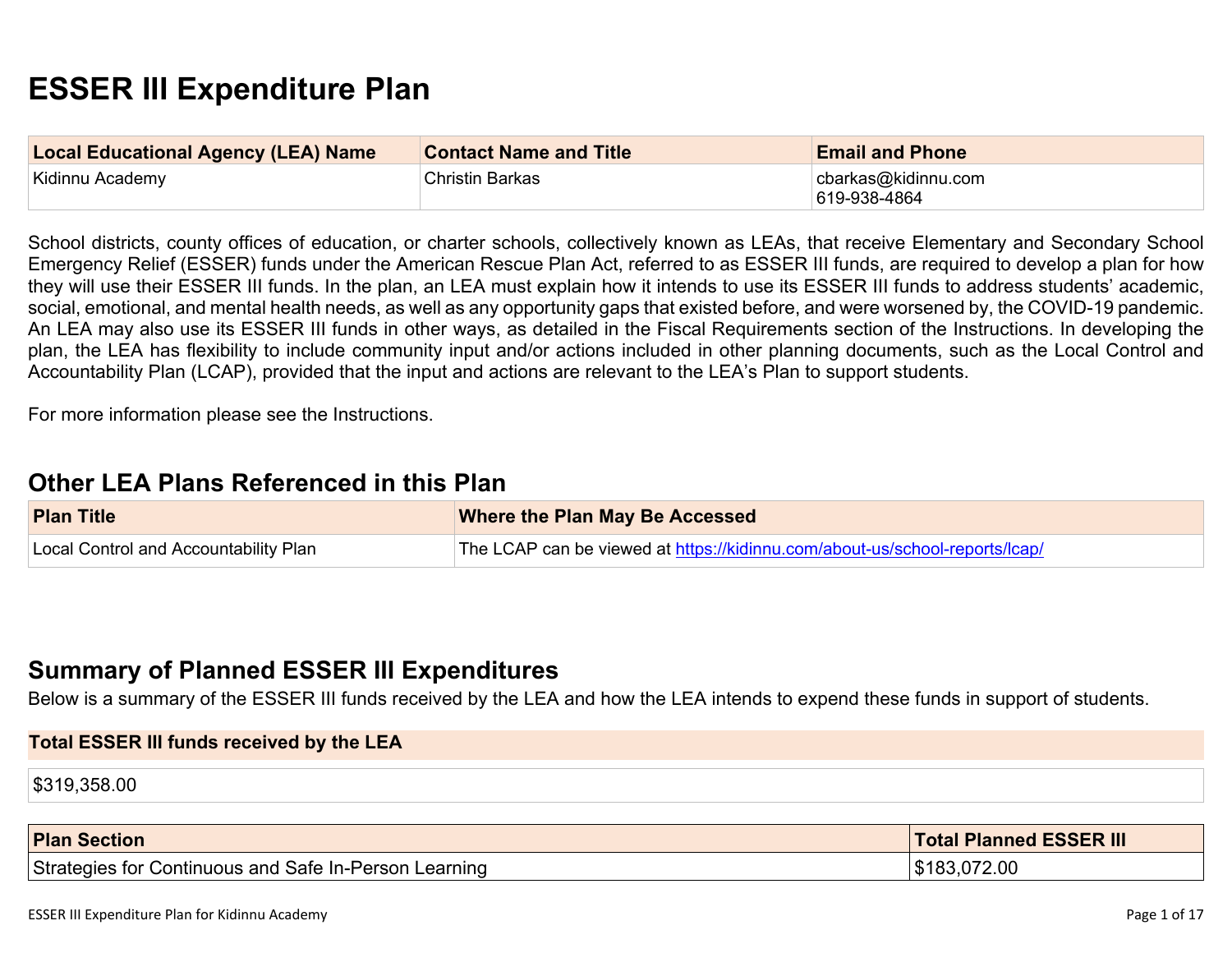| <b>Plan Section</b>                                                                      | <b>Total Planned ESSER III</b> |
|------------------------------------------------------------------------------------------|--------------------------------|
| Addressing Lost Instructional Time (a minimum of 20 percent of the LEAs ESSER III funds) | \$136,286.00                   |
| Use of Any Remaining Funds                                                               | !\$C                           |

#### **Total ESSER III funds included in this plan**

\$319,358.00

## **Community [Engagement](#page-12-0)**

An LEA's decisions about how to use its ESSER III funds will directly impact the students, families, and the local community. The following is a description of how the LEA meaningfully consulted with its community members in determining the prevention and mitigation strategies, strategies to address the academic impact of lost instructional time, and any other strategies or activities to be implemented by the LEA. In developing the plan, the LEA has flexibility to include input received from community members during the development of other LEA Plans, such as the LCAP, provided that the input is relevant to the development of the LEA's ESSER III Expenditure Plan.

For specific requirements, including a list of the community members that an LEA is required to consult with, please see the Community Engagement section of the Instructions.

A description of the efforts made by the LEA to meaningfully consult with its required community members and the opportunities provided by the LEA for public input in the development of the plan.

Kidinnu Academy values stakeholder involvement in ongoing progress monitoring and needs assessments. 100% of parents, including parents of English Language Learners, socio-economically disadvantaged, and special needs, were provided with a survey in both English and Arabic. In the Spring of 2021, 99.4% of our parents responded to multiple choice and open ended response questions. Additionally, all parents were given the opportunity to participate in ELAC/PAC teleconferencing meetings in the Fall of 2021 to provide input, specifically around our safe reopening and increased services to students. New families were invited to an in person orientation meeting where we discussed our focuses for the year. School Site Council and ELAC/PAC, will take an active role in ongoing progress monitoring through our meetings during the course of the 2021 - 2022 school year. The Kidinnu Board consistently provides feedback on the school. They are persistent and diligent in their mission to see our students and families highly served. Their thoughts highly correlate with the feedback being received from parents and students.

A description of how the development of the plan was influenced by community input.

The Spring survey results, from both parents and staff, provided us with very useful feedback. Specifically, parents strongly wanted us to continue with high-quality onsite instruction with the option for students to participate in remote learning when needed due to illness or quarantine. \Kidinnu Academy has an excellent track record with regards to COVID19. We had zero school outbreaks last year, and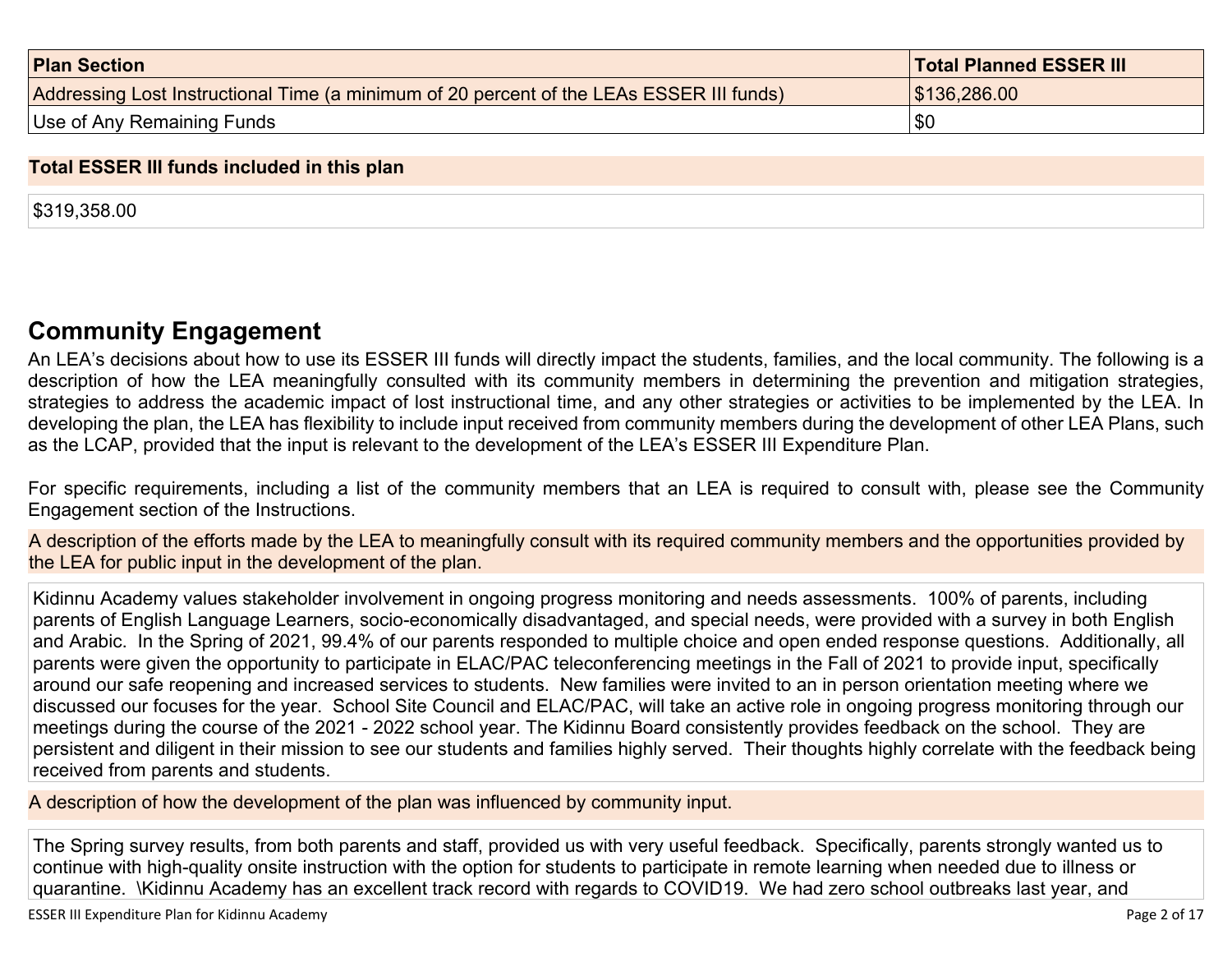stakeholders wanted us to continue to prioritize student and staff safety to maximize on campus learning. Staff and parents both shared the need for struggling learners to receive additional time and support. Their feedback was the basis of our after school intervention/tutoring program. All community members also expressed the desire for students to be engaged in hands on, student centered, collaborative, engaging learning opportunities.

# **Actions and [Expenditures](#page-14-0) to Address Student Needs**

The following is the LEA's plan for using its ESSER III funds to meet students' academic, social, emotional, and mental health needs, as well as how the LEA will address the opportunity gaps that existed before, and were exacerbated by, the COVID-19 pandemic. In developing the plan, the LEA has the flexibility to include actions described in existing plans, including the LCAP and/or Expanded Learning Opportunity (ELO) Grant Plan, to the extent that the action(s) address the requirements of the ESSER III Expenditure Plan. For specific requirements, please refer to the Actions and Expenditures to Address Student Needs section of the Instructions.

# **Strategies for [Continuous](#page-14-1) and Safe In-Person Learning**

A description of how the LEA will use funds to continuously and safely operate schools for in-person learning in a way that reduces or prevents the spread of the COVID-19 virus.

### **Total ESSER III funds being used to implement strategies for continuous and safe in-person learning**

### \$183,072.00

| <b>Plan Alignment (if</b><br>applicable)  | <b>Action Title</b>      | <b>Action Description</b>                                                                                                                                                                                                                                   | <b>Planned ESSER III</b><br><b>Funded Expenditures</b> |
|-------------------------------------------|--------------------------|-------------------------------------------------------------------------------------------------------------------------------------------------------------------------------------------------------------------------------------------------------------|--------------------------------------------------------|
| LCAP, Goal 1, Action 2 Campus Cleanliness |                          | Maintain the overall cleanliness, sanitation, and disinfection<br>of the school campus through custodial, groundskeeping,<br>and trash/recycling services.                                                                                                  | \$15,000.00                                            |
|                                           | <b>COVID19 Practices</b> | Ensure janitor uses COVID19 approved cleaning products to \$8,072.00<br>sanitize and disinfect daily. Ensure the scope of work<br>includes all high touch surfaces and daily cleaning and<br>disinfection of restrooms, student desks, student chairs, etc. |                                                        |
| LCAP, Goal 1, Action 3 Campus Safety      |                          | Provide ongoing repairs and maintenance as indicated by<br>the FIT and periodic safety inspections. (cost captured fully<br>in LCAP)                                                                                                                        | N/A in LCAP                                            |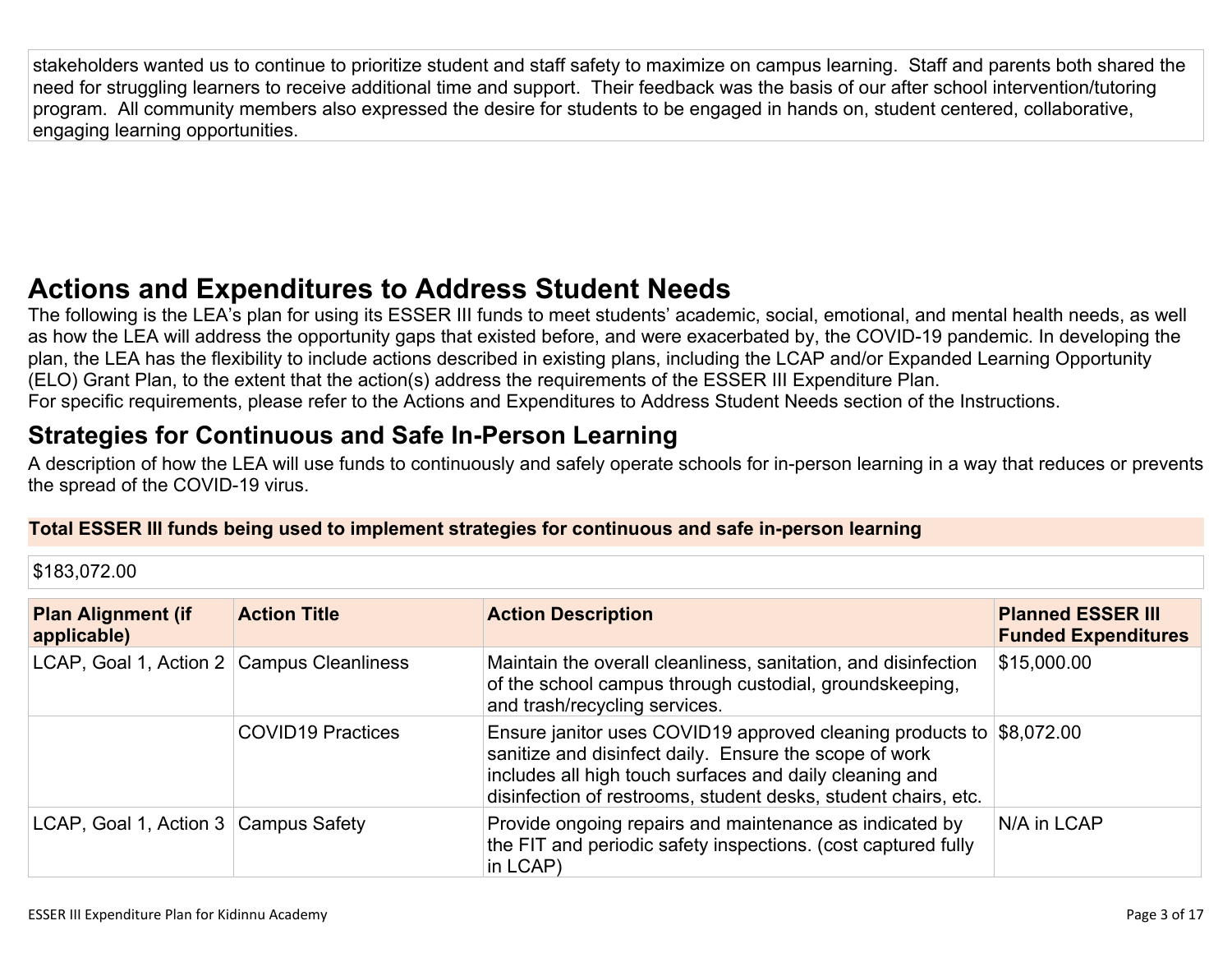| <b>Plan Alignment (if</b><br>applicable)               | <b>Action Title</b>      | <b>Action Description</b>                                                                                                                                                                                                                                                                                                                                                                                | <b>Planned ESSER III</b><br><b>Funded Expenditures</b> |
|--------------------------------------------------------|--------------------------|----------------------------------------------------------------------------------------------------------------------------------------------------------------------------------------------------------------------------------------------------------------------------------------------------------------------------------------------------------------------------------------------------------|--------------------------------------------------------|
| LCAP, Goal 1, Action 4 $\vert$ Campus Safety           |                          | Equip all classrooms with the necessary tools, supplies,<br>furniture, technology, etc. needed to optimize student<br>learning while also implementing local health guidelines to<br>prevent the spread of COVID19. (cost captured fully in<br>LCAP)                                                                                                                                                     | N/A in LCAP                                            |
| LCAP, Goal 1, Action 5 Student Wellness<br>(partially) |                          | Implement our schools wellness program to ensure that all<br>students have access to fresh, clean water and healthy food<br>choices, including both breakfast and lunch. Ensure that<br>students, including students who are in independent study<br>due to parent preference, illness, quarantine status, etc.,<br>have access to school provided breakfast and lunch. (cost<br>fully captured in LCAP) | N/A in LCAP                                            |
|                                                        | <b>COVID19 Practices</b> | Implement our Positive Behavior Intervention Supports plan<br>to explicitly teach students expected behavior choices and<br>reinforce positive student choices. Explicitly include<br>trainings on hand hygiene practices, mask wearing, and<br>social distancing. Consistently reinforce and incentivize<br>these COVID19 social norms.                                                                 | \$5,000.00                                             |
|                                                        | <b>Student Hygiene</b>   | Provide hand washing or hand sanitation stations throughout \$1,000.00<br>the campus, specifically outside of restrooms, to allow<br>students and staff to regularly clean hands.                                                                                                                                                                                                                        |                                                        |
|                                                        | <b>Student Wellness</b>  | Employ food handlers and a food manager assistant to<br>receive food deliveries and disperse them for consumption<br>in student classrooms.                                                                                                                                                                                                                                                              | \$14,000.00                                            |
|                                                        | <b>COVID19 Practices</b> | Provide PPE to staff and students, as needed                                                                                                                                                                                                                                                                                                                                                             | \$2,000.00                                             |
|                                                        | <b>COVID19 Practices</b> | Set up and implement a daily wellness screening process for $$1,000.00$<br>all students and staff entering campus                                                                                                                                                                                                                                                                                        |                                                        |
|                                                        | <b>COVID19 Practices</b> | Limit and/or exclude class visitors and volunteers                                                                                                                                                                                                                                                                                                                                                       | \$0                                                    |
|                                                        | <b>COVID19 Practices</b> | Purchase a sufficient quantity of manipulatives, students<br>materials, and student technology to limit and/or eliminate<br>shared resources (cost partially captured in LCAP)                                                                                                                                                                                                                           | \$50,000.00                                            |
|                                                        | <b>COVID19 Practices</b> | Purchase additional outdoor equipment (balls, hula hoops,<br>jump ropes, etc.) so that equipment is only used by each<br>class cohort group                                                                                                                                                                                                                                                              | \$5,000.00                                             |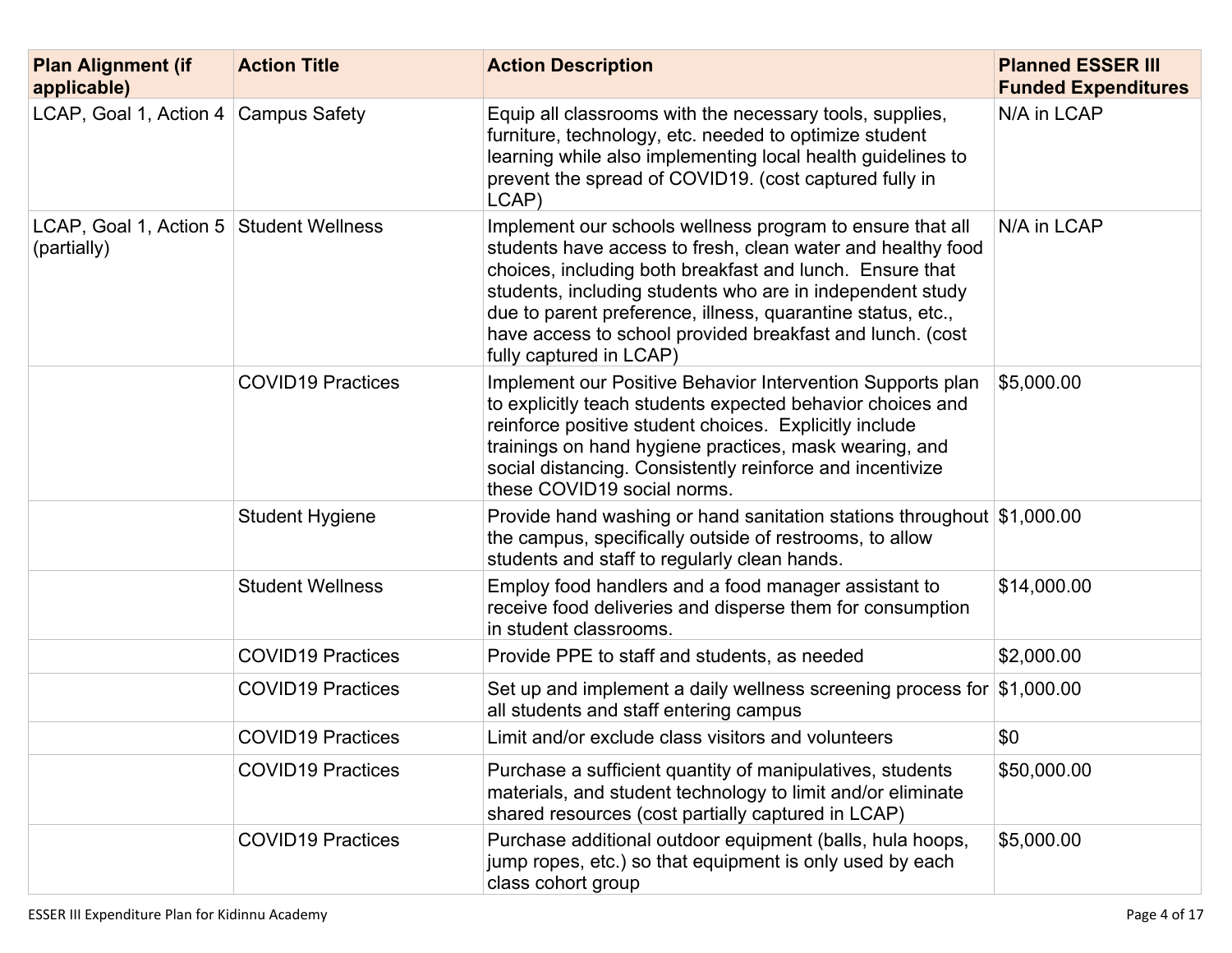| <b>Plan Alignment (if</b><br>applicable) | <b>Action Title</b>       | <b>Action Description</b>                                                                                                                                                                                                                           | <b>Planned ESSER III</b><br><b>Funded Expenditures</b> |
|------------------------------------------|---------------------------|-----------------------------------------------------------------------------------------------------------------------------------------------------------------------------------------------------------------------------------------------------|--------------------------------------------------------|
|                                          | <b>Student Wellness</b>   | Provide ongoing staff development for teaching staff to<br>strengthen their knowledge of social-emotional learning and<br>mental health                                                                                                             | \$5,000.00                                             |
|                                          | <b>Student Wellness</b>   | Provide counseling support to students most impacted by<br>the COVID19 pandemic                                                                                                                                                                     | \$40,000.00                                            |
|                                          | <b>Student Engagement</b> | Use tiered re-engagement strategies to promote daily<br>attendance.                                                                                                                                                                                 | \$2,000.00                                             |
|                                          | <b>Student Engagement</b> | Provide an independent study option to students who are<br>unable to attend school due to illness, quarantine, etc<br>Continue engaging students through daily and/or<br>synchronous instruction whenever possible.                                 | \$2,000.00                                             |
|                                          | <b>Student Engagement</b> | Provide learning opportunities that are hands on, interactive,<br>student centered, high interest, and engaging. Ensure<br>teachers have access to high quality curriculum.                                                                         | \$20,000.00                                            |
| LCAP, Goal 1, Action 7   School Climate  |                           | Employ a school-wide PBIS (Positive Behavior Intervention<br>and Supports) model to explicitly teach, recognize, and<br>celebrate positive student choices. (cost captured fully in<br>LCAP)                                                        | N/A in LCAP                                            |
|                                          | <b>School Climate</b>     | Create safe, comfortable learning environments with strong<br>classroom cultures through the implementation of SEL<br>strategies like daily class meetings, student problem solving,<br>teaching and use of self-regulation/coping strategies, etc. | \$0                                                    |
| LCAP, Goal 1, Action 1                   | School Climate            | Provide ongoing professional development to all staff for<br>implementation of social-emotional programs and supports.<br>(cost captured fully in LCAP)                                                                                             | N/A in LCAP                                            |
|                                          | <b>School Climate</b>     | Provide ongoing communication to families to help them<br>understand COVID19 practices and stress the importance of<br>daily student attendance and/or engagement in independent<br>study                                                           | \$1,000.00                                             |
|                                          | <b>School Climate</b>     | Engage parents in meaningful ways to promote their<br>personal growth and skills/strategies for them to employ with<br>their children                                                                                                               | \$0                                                    |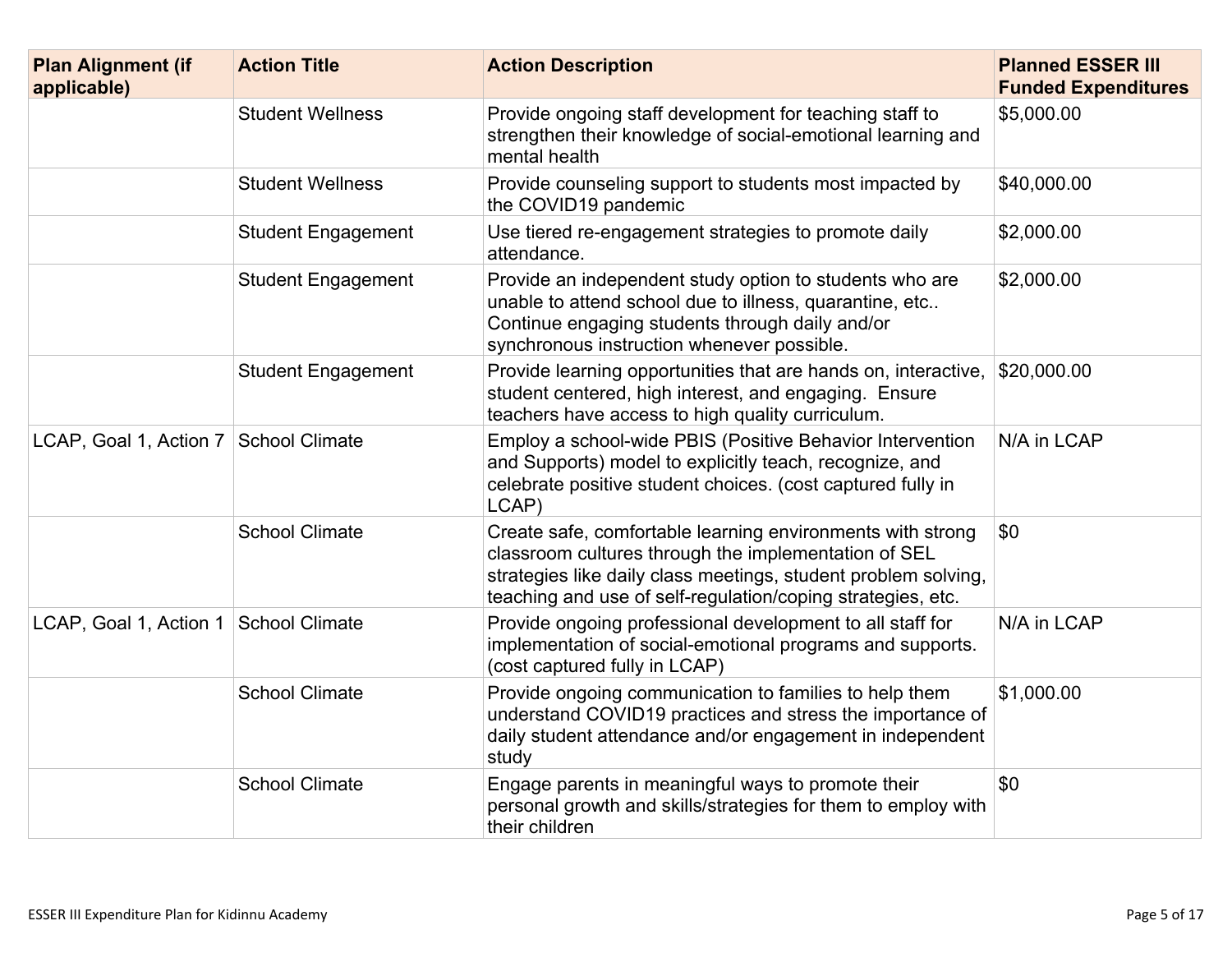| <b>Plan Alignment (if</b><br>applicable) | <b>Action Title</b>               | <b>Action Description</b>                                                                                                                                                                                                 | <b>Planned ESSER III</b><br><b>Funded Expenditures</b> |
|------------------------------------------|-----------------------------------|---------------------------------------------------------------------------------------------------------------------------------------------------------------------------------------------------------------------------|--------------------------------------------------------|
|                                          | <b>Staff and Student Wellness</b> | Monitor staff vaccination status. Provide access to weekly<br>COVID19 onsite testing for unvaccinated staff and when<br>appropriate, for students.                                                                        | \$2,000.00                                             |
|                                          | <b>Staff Wellness</b>             | Continue to promote staff connectivity and collaboration<br>through staff meetings and colleague work time. (cost<br>captured in "addressing the impact of lost instructional time"<br>section of ESSER III Expenditures) | \$0                                                    |
|                                          | <b>COVID19 Practices</b>          | Maximize classroom ventilation. As needed, change air<br>filters to promote healthy air flow.                                                                                                                             | \$10,000.00                                            |
|                                          | <b>COVID19 Practices</b>          | Use contact tracing to limit the spread of COVID19. Provide $\$\circ$<br>ongoing communication and support to families. (costs<br>captured in communication tools above)                                                  |                                                        |

## **Addressing the Impact of Lost [Instructional](#page-15-0) Tim[e](#page-15-0)**

A description of how the LEA will use funds to address the academic impact of lost instructional time.

### **Total ESSER III funds being used to address the academic impact of lost instructional time**

\$136,286.00

| <b>Plan Alignment (if</b><br>applicable) | <b>Action Title</b>    | <b>Action Description</b>                                                                                                                                                                                          | <b>Planned ESSER III</b><br><b>Funded Expenditures</b> |
|------------------------------------------|------------------------|--------------------------------------------------------------------------------------------------------------------------------------------------------------------------------------------------------------------|--------------------------------------------------------|
|                                          | In School Acceleration | Provide ongoing staff development for teachers to<br>strengthen their knowledge on differentiation and new<br>instructional strategies for acceleration.                                                           | \$5,000.00                                             |
|                                          | In School Acceleration | Provide time for teachers to collaborate and plan.                                                                                                                                                                 | \$10,000.00                                            |
|                                          | In School Acceleration | Provide additional adult support in each classroom so that<br>all students, including typically underserved students,<br>receive a high quality education and one to one or small<br>group differentiated support. | \$14,850.00                                            |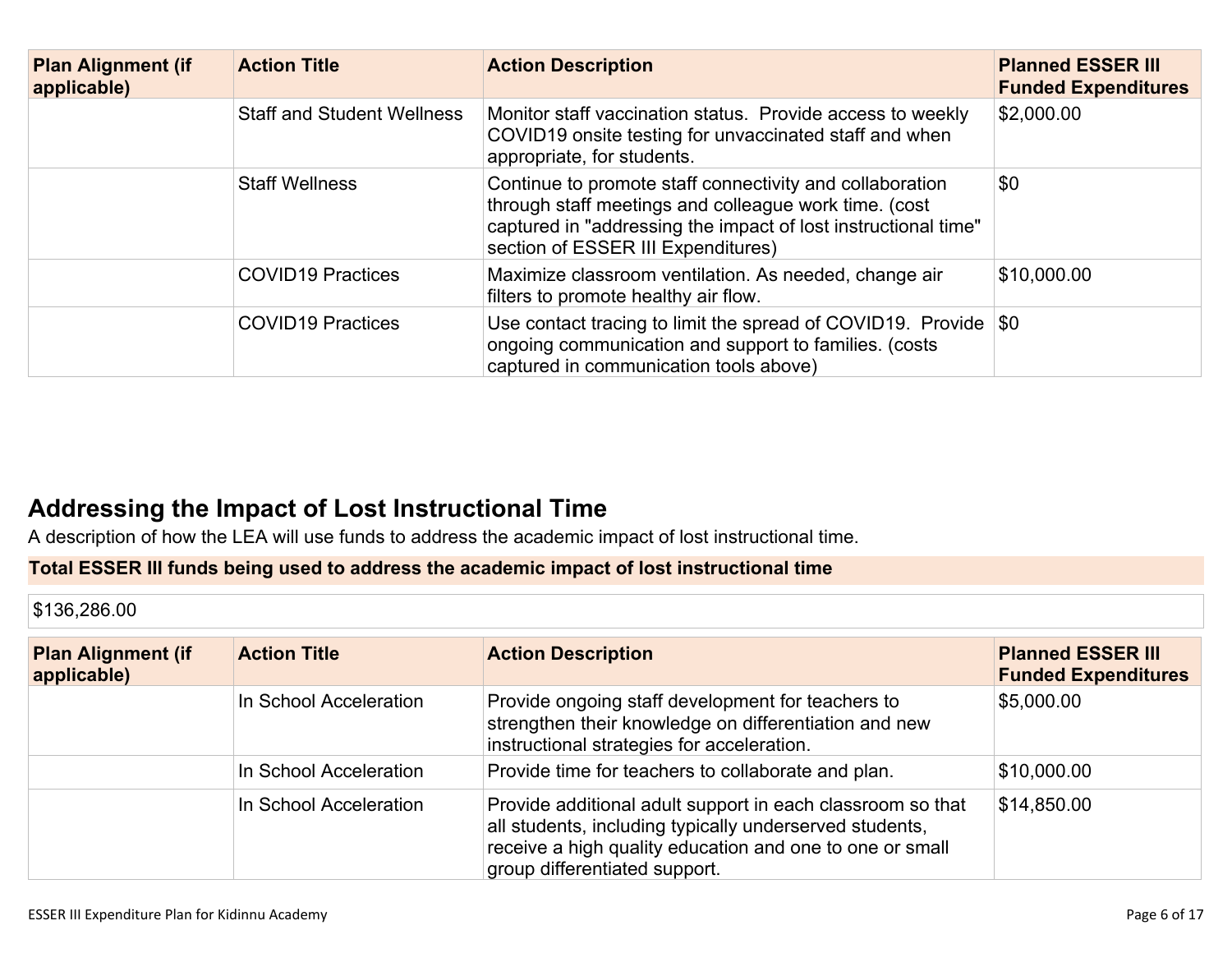| <b>Plan Alignment (if</b><br>applicable)        | <b>Action Title</b>                    | <b>Action Description</b>                                                                                                                                                                          | <b>Planned ESSER III</b><br><b>Funded Expenditures</b> |
|-------------------------------------------------|----------------------------------------|----------------------------------------------------------------------------------------------------------------------------------------------------------------------------------------------------|--------------------------------------------------------|
| LCAP, Goal 2, Action 2 In School Acceleration   |                                        | All classrooms will consistently utilize hands on, learner<br>centered, project based, collaborative learning opportunities.<br>(cost captured fully in LCAP)                                      | N/A in LCAP                                            |
|                                                 | In School Acceleration                 | Use high quality assessments to provide timely information<br>to help educators know where to focus for particular<br>students.                                                                    | \$5,000.00                                             |
| LCAP, Goal 2, Action 9   In School Acceleration |                                        | Utilize blended learning programs to personalize learning<br>and effectively meet the academic needs of students. (cost<br>captured fully in LCAP)                                                 | N/A in LCAP                                            |
| LCAP Goal 2, Action 7                           | In School Acceleration                 | Utilize Response to Intervention/MTSS strategies to<br>differentiate curriculum for students in classrooms. (cost<br>captured fully in LCAP)                                                       | N/A in LCAP                                            |
| LCAP, Goal 2, Action<br>$12 \overline{ }$       | <b>High-Quality Tutoring</b>           | Develop and implement an after school tutoring program<br>that focuses on struggling learners.                                                                                                     | \$21,000.00                                            |
| LCAP, Goal 2, Action<br>11                      | <b>High-Quality Tutoring</b>           | Develop intervention programs, including appropriate<br>staffing, to best meet the needs of struggling learners.                                                                                   | \$32,718.00                                            |
| LCAP, Goal 2, Action<br>12                      | <b>Student Access to</b><br>Technology | Provide technology for students to access blended learning<br>programs at home. (cost captured partially in LCAP)                                                                                  | \$12,718.00                                            |
|                                                 | In School Acceleration                 | Employ a Teacher in Training so that high-quality instruction<br>can be provided whenever a teacher is absent. Utilize this<br>person to provide additional one on one and small group<br>support. | \$35,000.00                                            |

# **Use of Any [Remaining](#page-15-1) Fund[s](#page-15-1)**

A description of the how the LEA will use any remaining ESSER III funds, as applicable.

## **Total ESSER III funds being used to implement additional actions**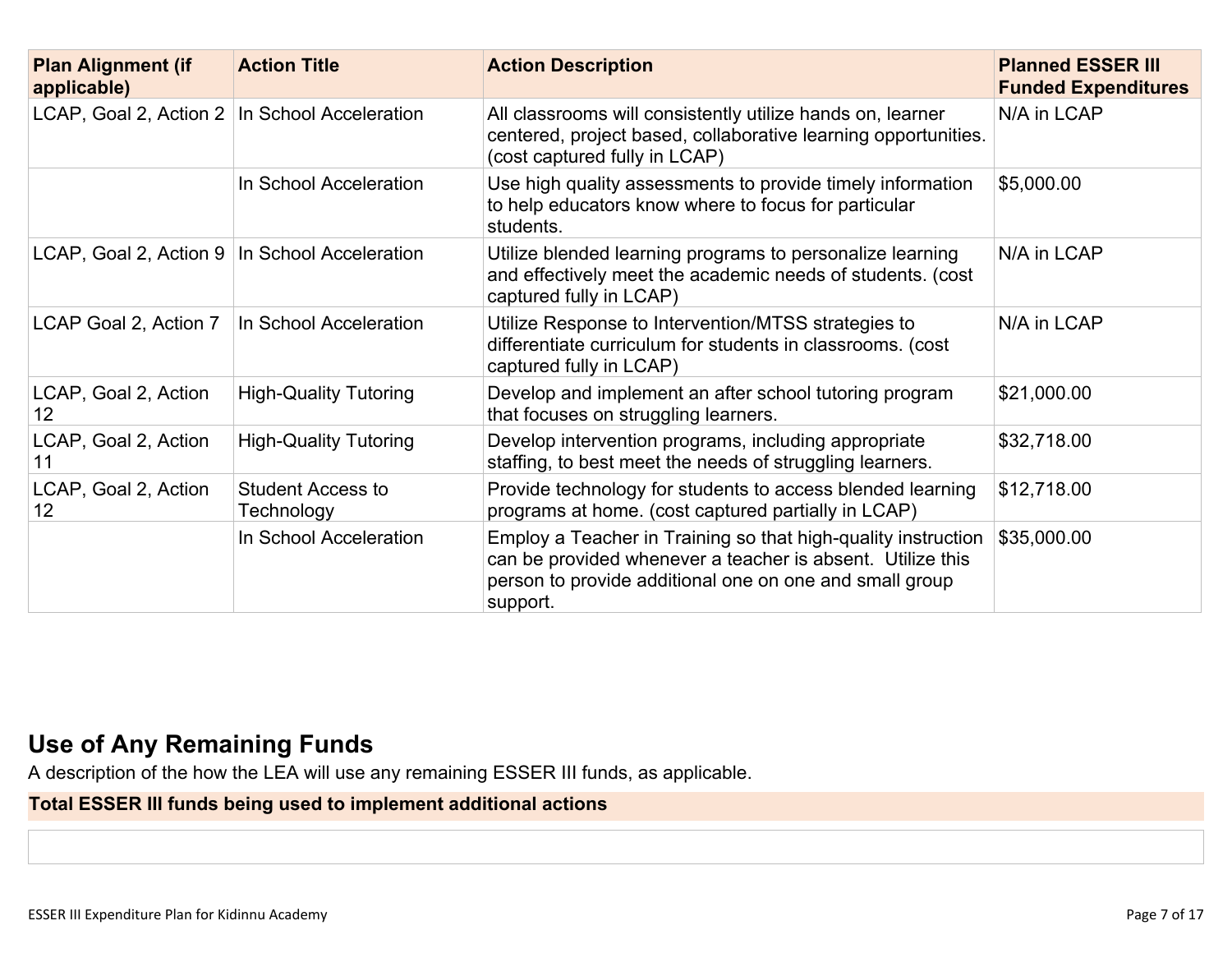| <b>Plan Alignment (if</b><br>applicable) | <b>Action Title</b> | <b>Action Description</b> | <b>Planned ESSER III</b><br><b>Funded Expenditures</b> |
|------------------------------------------|---------------------|---------------------------|--------------------------------------------------------|
|                                          |                     |                           |                                                        |

# **Ensuring [Interventions](#page-15-2) are Addressing Student Need[s](#page-15-2)**

The LEA is required to ensure its interventions will respond to the academic, social, emotional, and mental health needs of all students, and particularly those students most impacted by the COVID–19 pandemic. The following is the LEA's plan for ensuring that the actions and expenditures in the plan are addressing the identified academic, social, emotional, and mental health needs of its students, and particularly those students most impacted by the COVID–19 pandemic.

| <b>Action Title(s)</b>                        | <b>How Progress will be Monitored</b>                                                                                                                                                                                                                                                                                                                                                                                                                                                                                            | <b>Frequency of Progress Monitoring</b>                                  |
|-----------------------------------------------|----------------------------------------------------------------------------------------------------------------------------------------------------------------------------------------------------------------------------------------------------------------------------------------------------------------------------------------------------------------------------------------------------------------------------------------------------------------------------------------------------------------------------------|--------------------------------------------------------------------------|
| <b>Formative and Summative</b><br>Assessments | Kidinnu Academy will use the following<br>assessments to monitor all students progress:<br>1. Renaissance Assessments, including Early<br>Literacy, Reading, and Math, as appropriate for<br>each grade level<br>2. DIBELS reading assessments<br>3. Other local assessments<br>4. State assessments, ELPAC and CAASPP,<br>as appropriate                                                                                                                                                                                        | Assessments will be administered at least quarterly for all<br>students. |
| High-quality<br>tutoring/intervention         | Kidinnu Academy will continue to monitor<br>identified students' progress through formative<br>assessments to ensure that students are<br>making progress towards their academic goals.<br>Teachers will use diagnostic, formative, and<br>summative assessments to monitor student<br>learning, feedback, and to plan for future<br>instruction. The Student Success Team (SST)<br>process will be utilized when students are not<br>responding to in-class interventions. The data<br>gathered will be examined during teacher | Progress will be monitored every 4 - 6 weeks                             |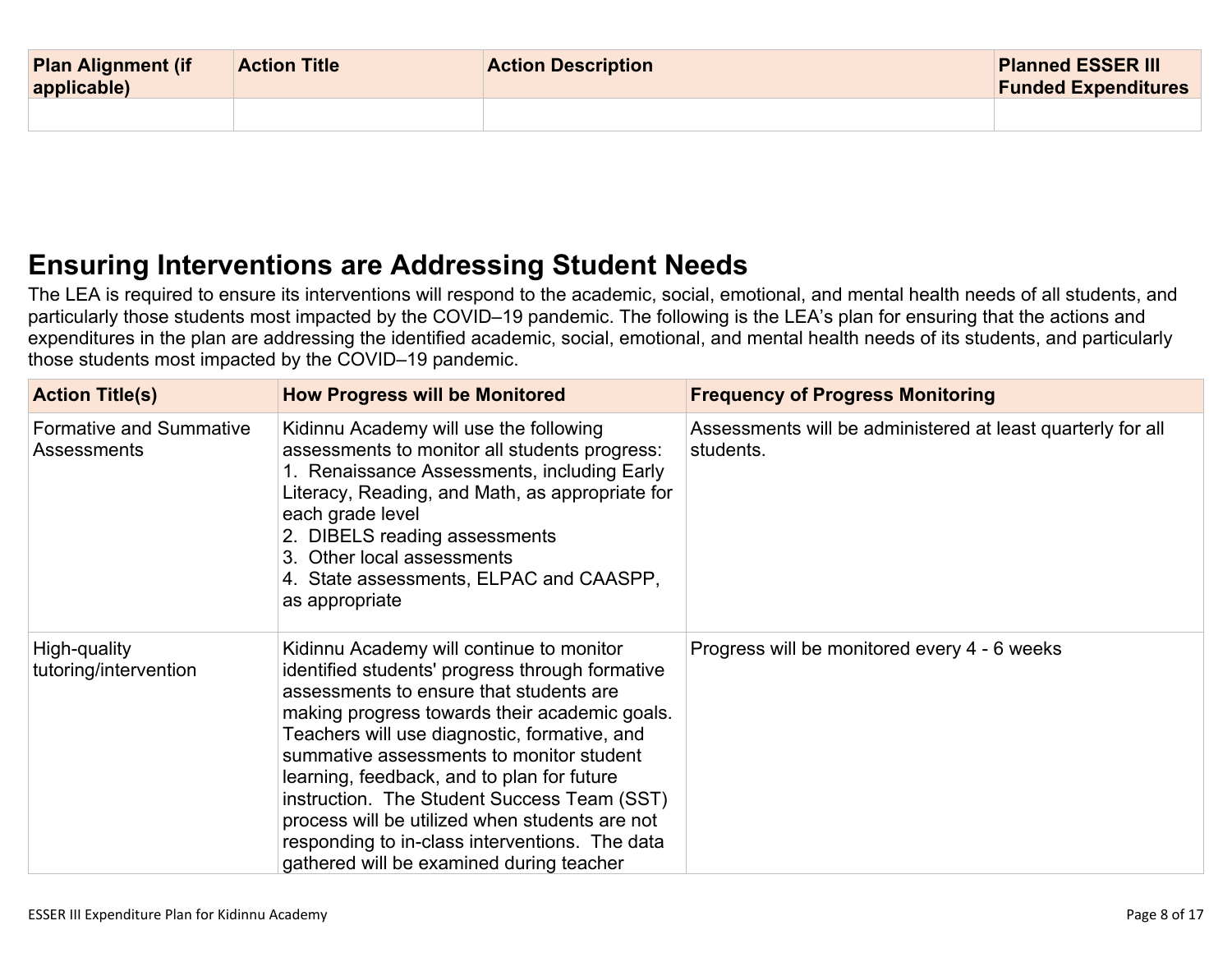| <b>Action Title(s)</b>      | <b>How Progress will be Monitored</b>                                                                                                                                                                                                                                                                                                                                                                                            | <b>Frequency of Progress Monitoring</b>               |
|-----------------------------|----------------------------------------------------------------------------------------------------------------------------------------------------------------------------------------------------------------------------------------------------------------------------------------------------------------------------------------------------------------------------------------------------------------------------------|-------------------------------------------------------|
|                             | meetings to determine students' needs for tiered<br>supports in identified areas                                                                                                                                                                                                                                                                                                                                                 |                                                       |
| <b>Facility Maintenance</b> | Kidinnu Academy will continue to monitor<br>student health and safety through ongoing walk<br>throughs and assessment of the campus and<br>each classroom. This includes the use of the<br>Facility Inspection Tool (FIT) that will allow for<br>detailed walk through assessments that will<br>address critical building-related issues to ensure<br>that students and staff are working and learning<br>in a safe environment. | Walk through inspections will occur every 6 - 8 weeks |
| <b>Student Health</b>       |                                                                                                                                                                                                                                                                                                                                                                                                                                  |                                                       |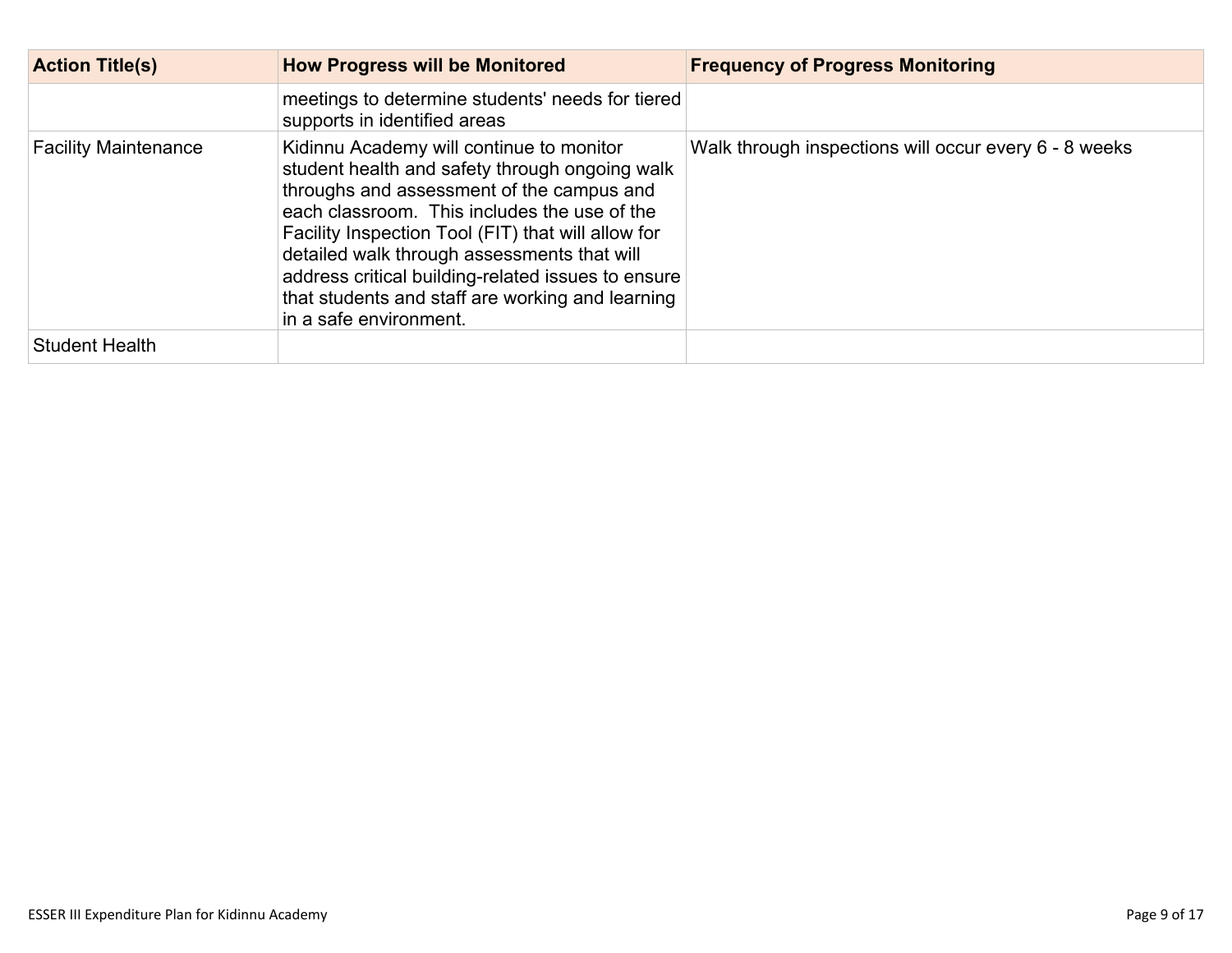# **ESSER III Expenditure Plan Instructions**

#### **Introduction**

School districts, county offices of education (COEs), or charter schools, collectively known as local educational agencies (LEAs), that receive Elementary and Secondary School Emergency Relief (ESSER) funds under the American Rescue Plan (ARP) Act, referred to as ESSER III funds, are required to develop a plan for how they will use ESSER III funds to, at a minimum, address students' academic, social, emotional, and mental health needs, as well as the opportunity gaps that existed before, and were exacerbated by, the COVID-19 pandemic.

The plan must be adopted by the local governing board or body of the LEA at a public meeting on or before October 29, 2021 and must be submitted for review and approval within five days of adoption. A school district must submit its ESSER III Expenditure Plan to its COE for review and approval; a COE must submit its plan to the California Department of Education for review and approval. A charter school must submit its plan to its chartering authority for review and to the COE of the county in which the charter school operates for review and approval.

In addition, consistent with the requirements of the ARP, Volume 86, *Federal Register*, page 21201, April 22, 2021, the ESSER III Expenditure Plan must be:

- Written in an understandable and uniform format;
- Written in a language that parents can understand, to the extent practicable;
	- $\circ$  If it is not practicable to provide written translations to a parent with limited English proficiency, the plan must be orally translated for parents
- Provided in an alternative format to a parent who is an individual with a disability as defined by the Americans with Disabilities Act, upon request; and
- Be made publicly available on the LEA's website.

For additional information regarding ESSER III funding please see the ARP Act Funding web page at <https://www.cde.ca.gov/fg/cr/arpact.asp>.

For technical assistance related to the completion of the ESSER III Expenditure Plan, please contact [EDReliefFunds@cde.ca.gov](mailto:EDReliefFunds@cde.ca.gov).

### **Fiscal Requirements**

- The LEA must use at least 20 percent (20%) of its ESSER III apportionment for expenditures related to addressing the academic impact of lost instructional time through the implementation of evidence-based interventions, such as summer learning or summer enrichment, extended day, comprehensive afterschool programs, or extended school year programs.
	- o For purposes of this requirement, "evidence-based interventions" include practices or programs that have **evidence** to show that they are effective at producing results and improving outcomes when implemented. This kind of evidence has generally been produced through formal studies and research. There are four tiers, or levels, of evidence: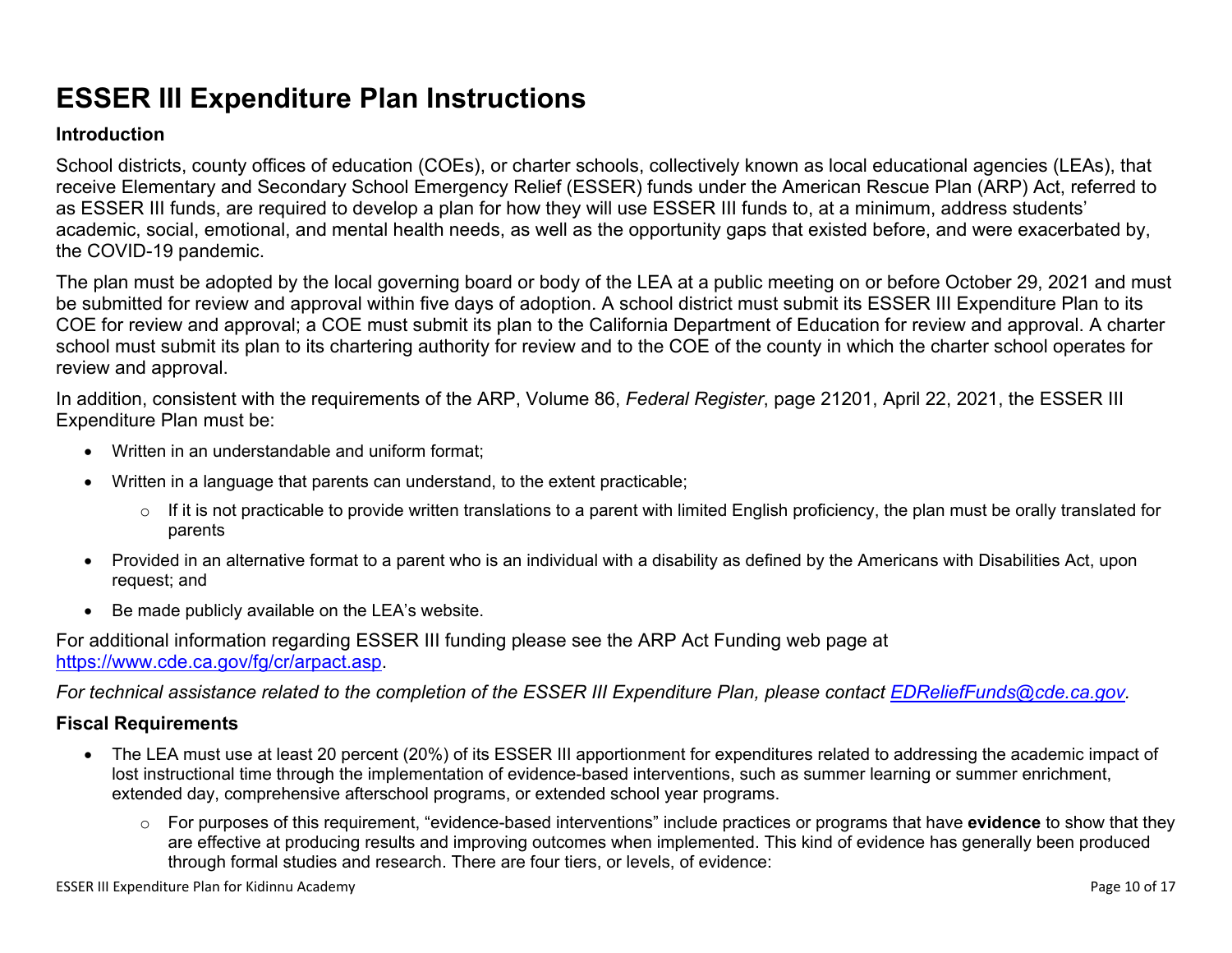- **Tier 1 – Strong Evidence**: the effectiveness of the practices or programs is supported by one or more well-designed and wellimplemented randomized control experimental studies.
- **Tier 2 – Moderate Evidence**: the effectiveness of the practices or programs is supported by one or more well-designed and wellimplemented quasi-experimental studies.
- **Tier 3 – Promising Evidence**: the effectiveness of the practices or programs is supported by one or more well-designed and wellimplemented correlational studies (with statistical controls for selection bias).
- **Tier 4 – Demonstrates a Rationale**: practices that have a well-defined logic model or theory of action, are supported by research, and have some effort underway by a State Educational Agency, LEA, or outside research organization to determine their effectiveness.
- o **For additional information please see the Evidence-Based Interventions Under the ESSA web page at** <https://www.cde.ca.gov/re/es/evidence.asp>**.**
- The LEA must use the remaining ESSER III funds consistent with section 2001(e)(2) of the ARP Act, including for:
	- $\circ$  Any activity authorized by the Elementary and Secondary Education Act (ESEA) of 1965;
	- $\circ$  Any activity authorized by the Individuals with Disabilities Education Act (IDEA);
	- o Any activity authorized by the Adult Education and Family Literacy Act;
	- $\circ$  Any activity authorized by the Carl D. Perkins Career and Technical Education Act of 2006;
	- $\circ$  Coordination of preparedness and response efforts of LEAs with State, local, Tribal, and territorial public health departments, and other relevant agencies, to improve coordinated responses among such entities to prevent, prepare for, and respond to COVID-19;
	- $\circ$  Activities to address the unique needs of low-income students, students with disabilities, English learners, racial and ethnic minorities, homeless students, and foster youth, including how outreach and service delivery will meet the needs of each population;
	- o Developing and implementing procedures and systems to improve the preparedness and response efforts of LEAs;
	- $\circ$  Training and professional development for staff of the LEA on sanitation and minimizing the spread of infectious diseases;
	- $\circ$  Purchasing supplies to sanitize and clean the facilities of an LEA, including buildings operated by such agency;
	- $\circ$  Planning for, coordinating, and implementing activities during long-term closures, including providing meals to eligible students, providing technology for online learning to all students, providing guidance for carrying out requirements under IDEA, and ensuring other educational services can continue to be provided consistent with all Federal, State, and local requirements;
	- $\circ$  Purchasing education technology (including hardware, software, and connectivity) for students who are served by the LEA that aids in regular and substantive educational interaction between students and their classroom instructors, including low-income students and children with disabilities, which may include assistive technology or adaptive equipment;
	- $\circ$  Providing mental health services and supports, including through the implementation of evidence-based full-service community schools;
	- o Planning and implementing activities related to summer learning and supplemental after school programs, including providing classroom instruction or online learning during the summer months and addressing the needs of underserved students;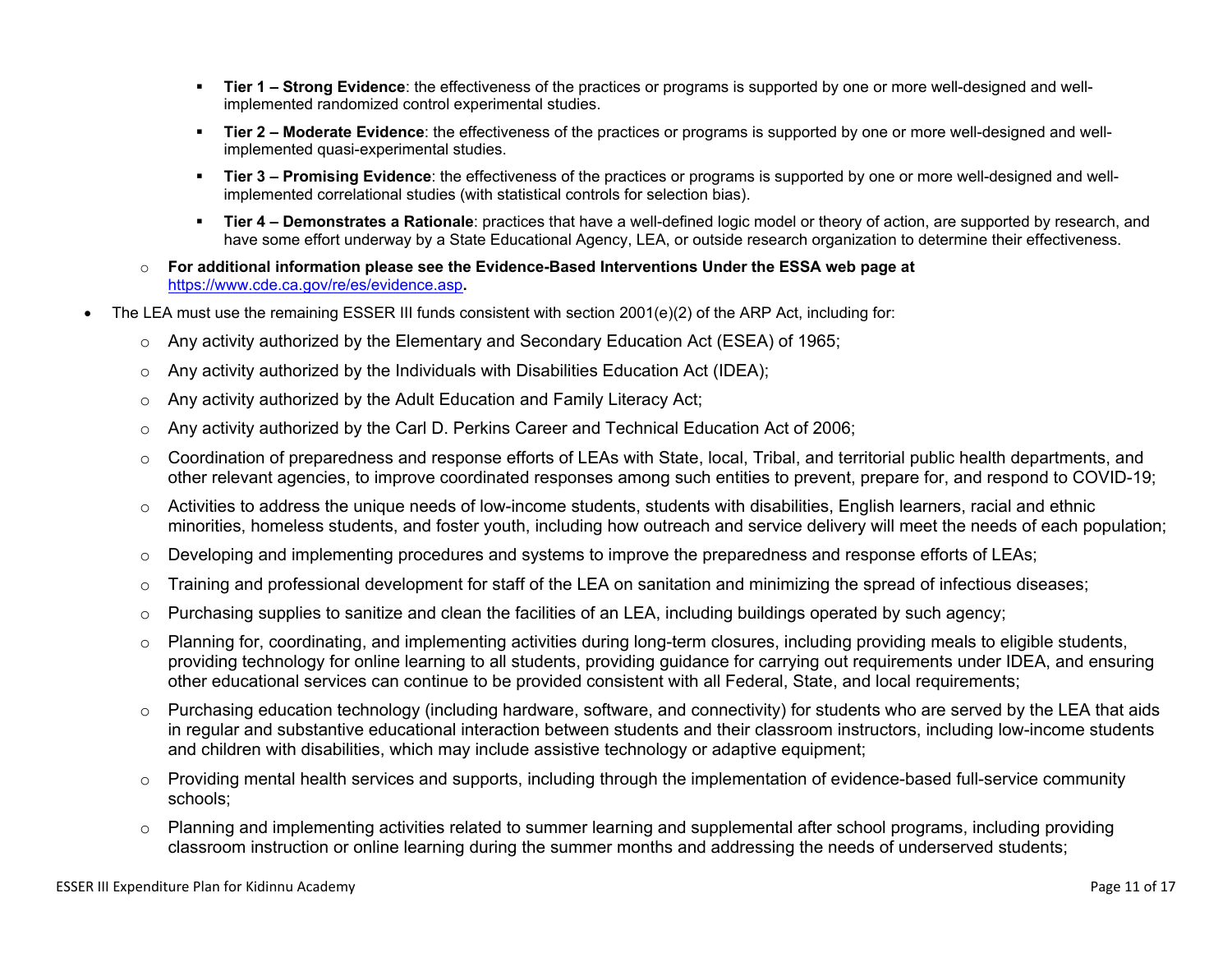- $\circ$  Addressing learning loss among students, including underserved students, by:
	- Administering and using high-quality assessments that are valid and reliable, to accurately assess students' academic progress and assist educators in meeting students' academic needs, including through differentiated instruction,
	- **IMPLEMENTER IMPLEMENT LIME STARK IMPLEMENT IMPLEMENT IMPLY** Implementing evidents,
	- Providing information and assistance to parents and families of how they can effectively support students, including in a distance learning environment, and
	- Tracking student attendance and improving student engagement in distance education;

**Note:** A definition of "underserved students" is provided in the Community Engagement section of the instructions.

- $\circ$  School facility repairs and improvements to enable operation of schools to reduce risks of virus transmission and exposure to environmental health hazards, and to support student health needs;
- $\circ$  Inspection, testing, maintenance, repair, replacement, and upgrade projects to improve the indoor air quality in school facilities, including mechanical and nonmechanical heating, ventilation, and air conditioning systems, filtering, purification and other air cleaning, fans, control systems, and window and door replacement;
- $\circ$  Developing strategies and implementing public health protocols including, to the greatest extent practicable, policies in line with guidance from the Centers for Disease Control and Prevention (CDC) for the reopening and operation of school facilities to effectively maintain the health and safety of students, educators, and other staff;
- $\circ$  Other activities that are necessary to maintain the operation of and continuity of services in LEAs and continuing to employ existing staff of the LEA.

### <span id="page-11-0"></span>**Other LEA Plans Referenced in this Plan**

In developing the plan, the LEA has flexibility to include community input and/or actions included in other planning documents, such as the Local Control and Accountability Plan (LCAP) and/or the Expanded Learning Opportunities (ELO) Grant Plan, provided that the input and/or actions address the requirements of the ESSER III Expenditure Plan.

An LEA that chooses to utilize community input and/or actions from other planning documents must provide the name of the plan(s) referenced by the LEA and a description of where the plan(s) may be accessed by the public (such as a link to a web page or the street address of where the plan(s) are available) in the table. The LEA may add or delete rows from the table as necessary.

An LEA that chooses not to utilize community input and/or actions from other planning documents may provide a response of "Not Applicable" in the table.

#### <span id="page-11-1"></span>**Summary of Expenditures**

The Summary of Expenditures table provides an overview of the ESSER III funding received by the LEA and how the LEA plans to use its ESSER III funds to support the strategies and interventions being implemented by the LEA.

#### **Instructions**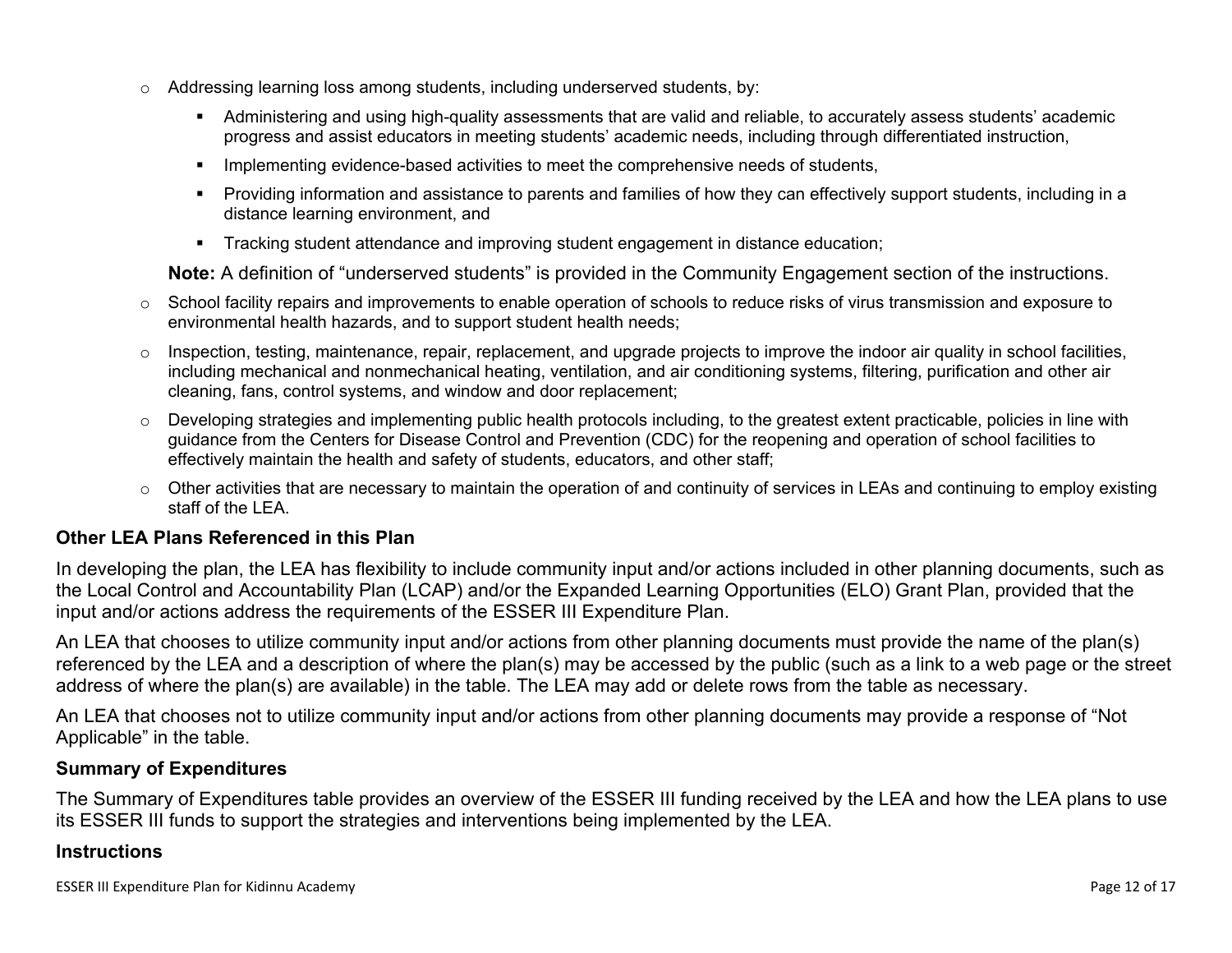For the 'Total ESSER III funds received by the LEA,' provide the total amount of ESSER III funds received by the LEA.

In the Total Planned ESSER III Expenditures column of the table, provide the amount of ESSER III funds being used to implement the actions identified in the applicable plan sections.

For the 'Total ESSER III funds included in this plan,' provide the total amount of ESSER III funds being used to implement actions in the plan.

### <span id="page-12-0"></span>**Community Engagement**

#### **Purpose and Requirements**

An LEA's decisions about how to use its ESSER III funds will directly impact the students, families, and the local community, and thus the LEA's plan must be tailored to the specific needs faced by students and schools. These community members will have significant insight into what prevention and mitigation strategies should be pursued to keep students and staff safe, as well as how the various COVID–19 prevention and mitigation strategies impact teaching, learning, and day-to-day school experiences.

An LEA must engage in meaningful consultation with the following community members, as applicable to the LEA:

- Students:
- Families, including families that speak languages other than English;
- School and district administrators, including special education administrators;
- Teachers, principals, school leaders, other educators, school staff, and local bargaining units, as applicable.

"Meaningful consultation" with the community includes considering the perspectives and insights of each of the required community members in identifying the unique needs of the LEA, especially related to the effects of the COVID-19 pandemic. Comprehensive strategic planning will utilize these perspectives and insights to determine the most effective strategies and interventions to address these needs through the programs and services the LEA implements with its ESSER III funds.

Additionally, an LEA must engage in meaningful consultation with the following groups to the extent that they are present or served in the LEA:

- Tribes;
- Civil rights organizations, including disability rights organizations (e.g. the American Association of People with Disabilities, the American Civil Liberties Union, National Association for the Advancement of Colored People, etc.); and
- Individuals or advocates representing the interests of children with disabilities, English learners, homeless students, foster youth, migratory students, children who are incarcerated, and other underserved students.
	- o For purposes of this requirement "underserved students" include:
		- Students who are low-income: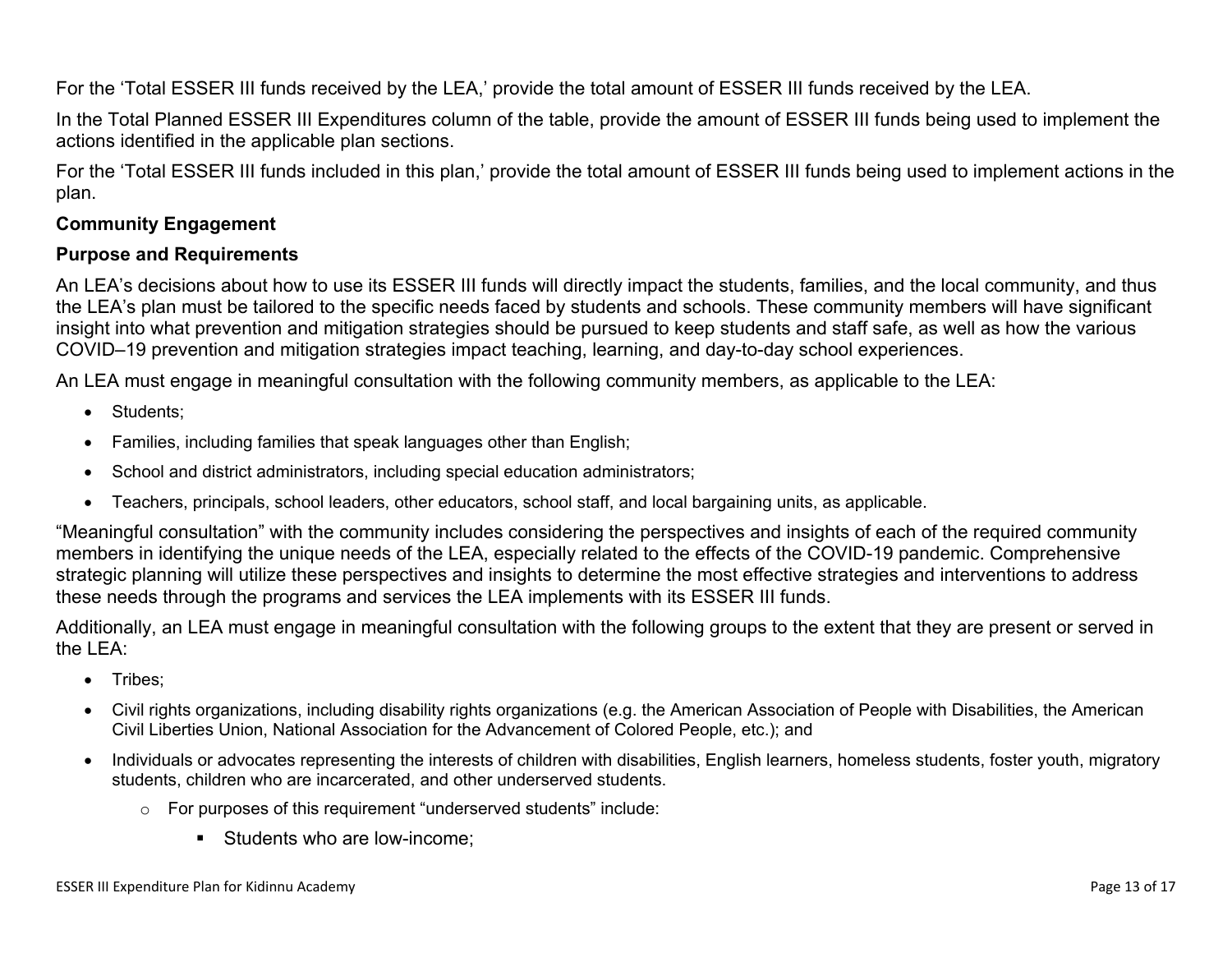- Students who are English learners;
- Students of color:
- Students who are foster youth;
- Homeless students;
- **Students with disabilities: and**
- **Migratory students.**

LEAs are also encouraged to engage with community partners, expanded learning providers, and other community organizations in developing the plan.

Information and resources that support effective community engagement may be found under *Resources* on the following web page of the CDE's website: <https://www.cde.ca.gov/re/lc>.

### **Instructions**

In responding to the following prompts, the LEA may reference or include input provided by community members during the development of existing plans, including the LCAP and/or the ELO Grant Plan, to the extent that the input is applicable to the requirements of the ESSER III Expenditure Plan. Descriptions provided should include sufficient detail yet be sufficiently succinct to promote a broad understanding among the LEA's local community.

### A description of the efforts made by the LEA to meaningfully consult with its required community members and the **opportunities provided by the LEA for public input in the development of the plan.**

A sufficient response to this prompt will describe how the LEA sought to meaningfully consult with its required community members in the development of the plan, how the LEA promoted the opportunities for community engagement, and the opportunities that the LEA provided for input from the public at large into the development of the plan.

As noted above, a description of "meaningful consultation" with the community will include an explanation of how the LEA has considered the perspectives and insights of each of the required community members in identifying the unique needs of the LEA, especially related to the effects of the COVID-19 pandemic.

### **A description of the how the development of the plan was influenced by community input.**

A sufficient response to this prompt will provide clear, specific information about how input from community members and the public at large was considered in the development of the LEA's plan for its use of ESSER III funds. This response must describe aspects of the ESSER III Expenditure Plan that were influenced by or developed in response to input from community members.

- For the purposes of this prompt, "aspects" may include:
	- Prevention and mitigation strategies to continuously and safely operate schools for in-person learning;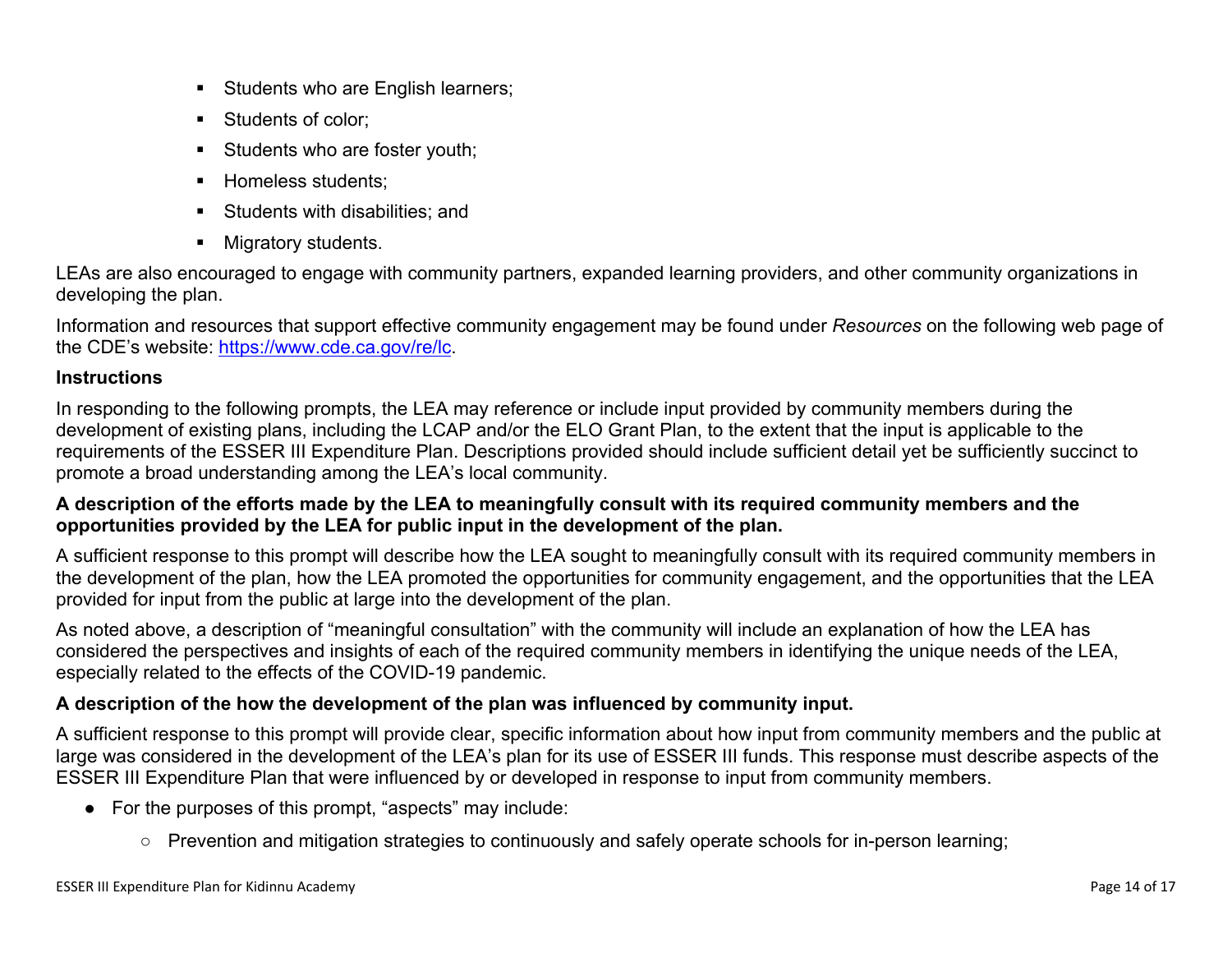- Strategies to address the academic impact of lost instructional time through implementation of evidence-based interventions (e.g. summer learning or summer enrichment, extended day, comprehensive afterschool programs, or extended school year programs);
- Any other strategies or activities implemented with the LEA's ESSER III fund apportionment consistent with section 2001(e)(2) of the ARP Act; and
- Progress monitoring to ensure interventions address the academic, social, emotional, and mental health needs for all students, especially those students disproportionately impacted by COVID-19

For additional information and guidance, please see the U.S. Department of Education's Roadmap to Reopening Safely and Meeting All Students' Needs Document, available here: [https://www2.ed.gov/documents/coronavirus/reopening-2.pdf.](https://www2.ed.gov/documents/coronavirus/reopening-2.pdf)

### <span id="page-14-0"></span>**Planned Actions and Expenditures**

#### **Purpose and Requirements**

As noted in the Introduction, an LEA receiving ESSER III funds is required to develop a plan to use its ESSER III funds to, at a minimum, address students' academic, social, emotional, and mental health needs, as well as the opportunity gaps that existed before, and were exacerbated by, the COVID-19 pandemic.

#### **Instructions**

An LEA has the flexibility to include actions described in existing plans, including the LCAP and/or ELO Grant Plan, to the extent that the action(s) address the requirements of the ESSER III Expenditure Plan. When including action(s) from other plans, the LEA must describe how the action(s) included in the ESSER III Expenditure Plan supplement the work described in the plan being referenced. The LEA must specify the amount of ESSER III funds that it intends to use to implement the action(s); these ESSER III funds must be in addition to any funding for those action(s) already included in the plan(s) referenced by the LEA. Descriptions of actions provided should include sufficient detail yet be sufficiently succinct to promote a broad understanding among the LEA's local community.

#### <span id="page-14-1"></span>**Strategies for Continuous and Safe In-Person Learning**

Provide the total amount of funds being used to implement actions related to Continuous and Safe In-Person Learning, then complete the table as follows:

- If the action(s) are included in another plan, identify the plan and provide the applicable goal and/or action number from the plan. If the action(s) are not included in another plan, write "N/A".
- Provide a short title for the  $action(s)$ .
- Provide a description of the action(s) the LEA will implement using ESSER III funds for prevention and mitigation strategies that are, to the greatest extent practicable, in line with the most recent CDC guidance, in order to continuously and safely operate schools for in-person learning.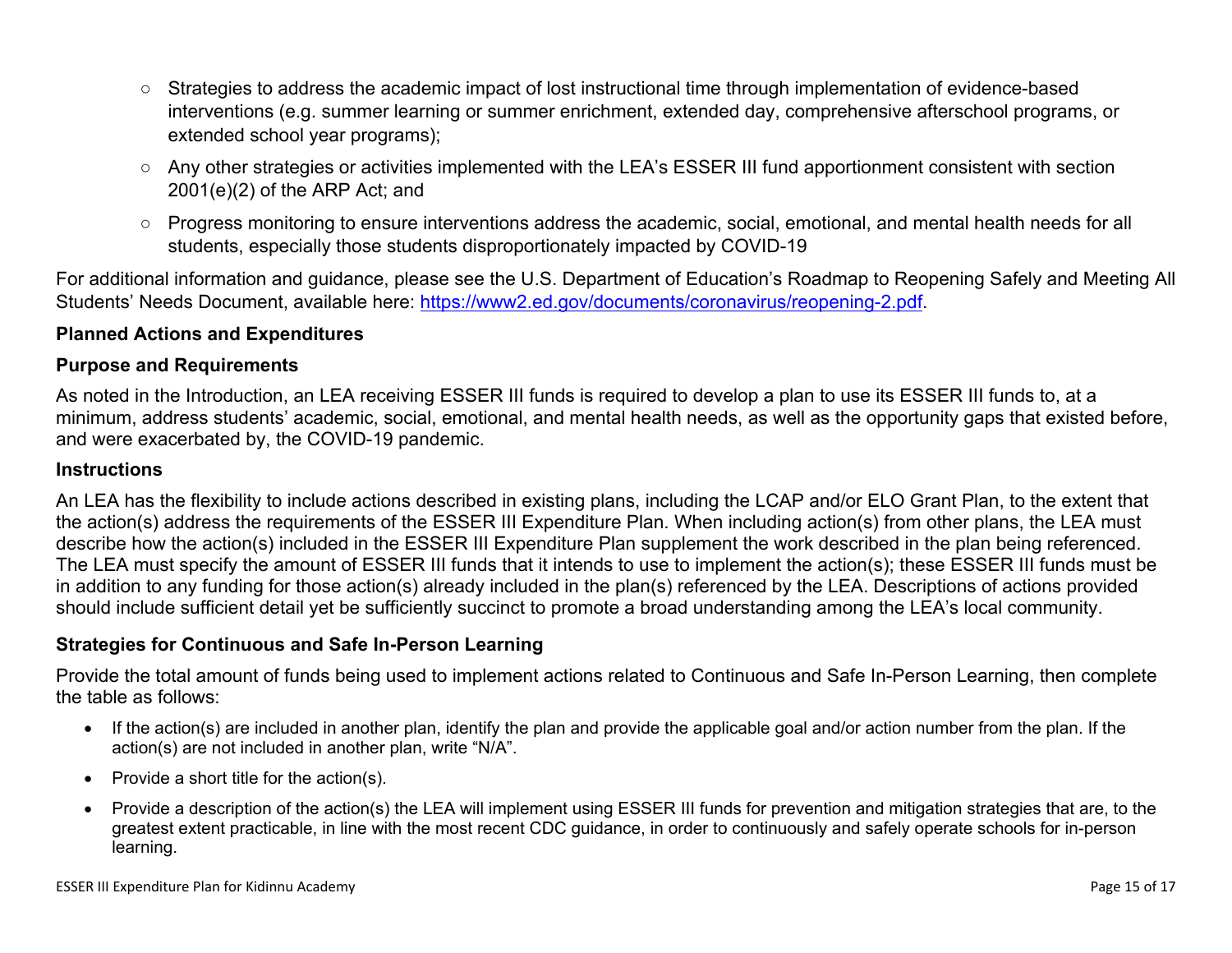Specify the amount of ESSER III funds the LEA plans to expend to implement the action(s); these ESSER III funds must be in addition to any funding for those action(s) already included in the plan(s) referenced by the LEA.

#### <span id="page-15-0"></span>**Addressing the Impact of Lost Instructional Time**

As a reminder, the LEA must use not less than 20 percent of its ESSER III funds to address the academic impact of lost instructional time. Provide the total amount of funds being used to implement actions related to addressing the impact of lost instructional time, then complete the table as follows:

- If the action(s) are included in another plan, identify the plan and provide the applicable goal and/or action number from the plan. If the action(s) are not included in another plan, write "N/A".
- Provide a short title for the  $action(s)$ .
- Provide a description of the action(s) the LEA will implement using ESSER III funds to address the academic impact of lost instructional time through the implementation of evidence-based interventions, such as summer learning or summer enrichment, extended day, comprehensive afterschool programs, or extended school year programs.
- Specify the amount of ESSER III funds the LEA plans to expend to implement the action(s); these ESSER III funds must be in addition to any funding for those action(s) already included in the plan(s) referenced by the LEA.

#### <span id="page-15-1"></span>**Use of Any Remaining Funds**

After completing the Strategies for Continuous and Safe In-Person Learning and the Addressing the Impact of Lost Instructional Time portions of the plan, the LEA may use any remaining ESSER III funds to implement additional actions to address students' academic, social, emotional, and mental health needs, as well as to address opportunity gaps, consistent with the allowable uses identified above in the Fiscal Requirements section of the Instructions. LEAs choosing to use ESSER III funds in this manner must provide the total amount of funds being used to implement actions with any remaining ESSER III funds, then complete the table as follows:

- If the action(s) are included in another plan, identify the plan and provide the applicable goal and/or action number from the plan. If the action(s) are not included in another plan, write "N/A".
- Provide a short title for the  $action(s)$ .
- Provide a description of any additional action(s) the LEA will implement to address students' academic, social, emotional, and mental health needs, as well as to address opportunity gaps, consistent with the allowable uses identified above in the Fiscal Requirements section of the Instructions. If an LEA has allocated its entire apportionment of ESSER III funds to strategies for continuous and safe in-person learning and/or to addressing the impact of lost instructional time, the LEA may indicate that it is not implementing additional actions.
- Specify the amount of ESSER III funds the LEA plans to expend to implement the action(s); these ESSER III funds must be in addition to any funding for those action(s) already included in the plan(s) referenced by the LEA. If the LEA it is not implementing additional actions the LEA must indicate "\$0".

#### <span id="page-15-2"></span>**Ensuring Interventions are Addressing Student Needs**